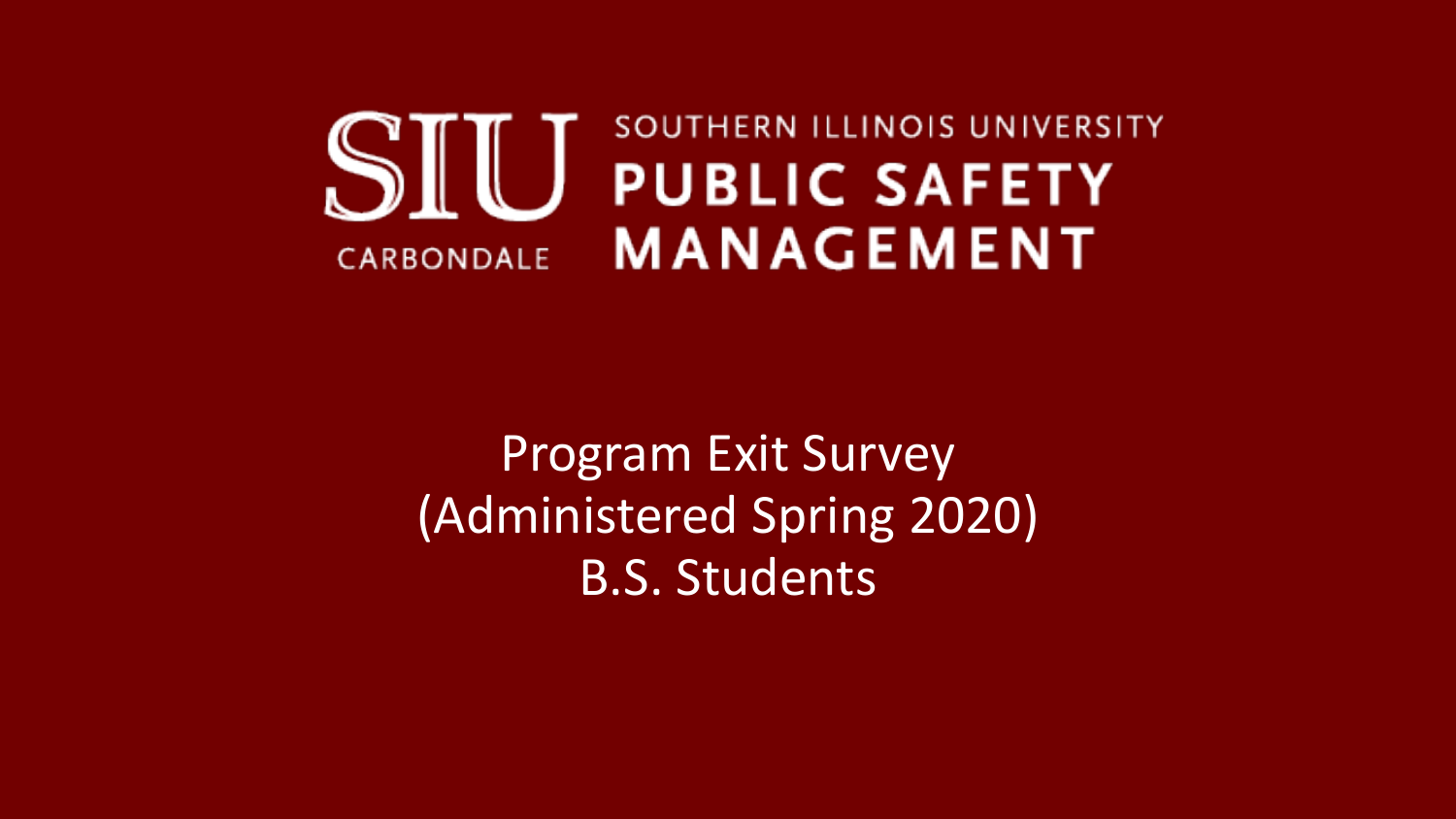## B.S. in Public Safety Management 3 respondents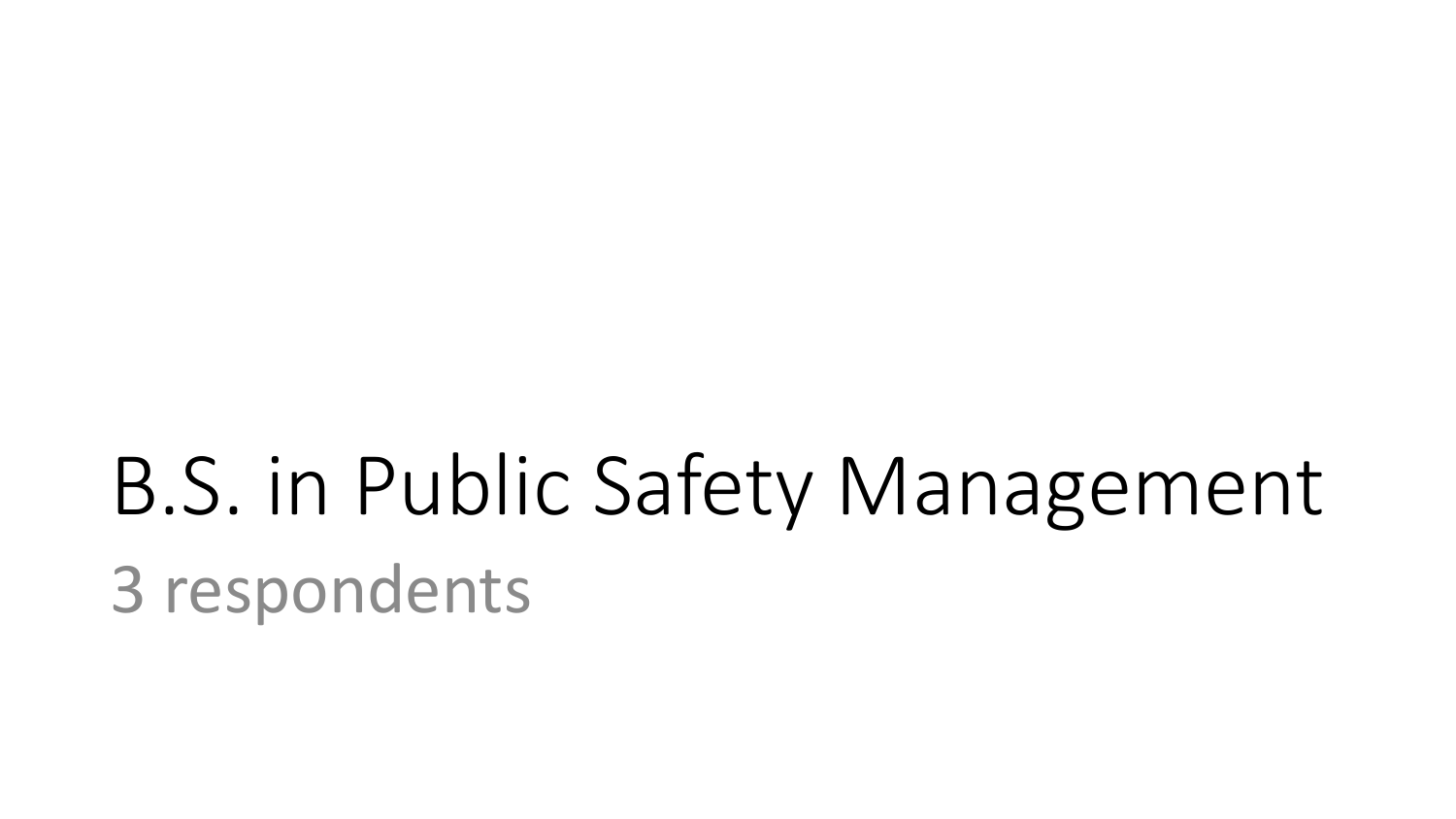| [The next several questions address the role the Public Safety Management program played in shaping your knowledge, skills, and |                          |                |                       |             |                         |             |                     |              |                 |                |                     |
|---------------------------------------------------------------------------------------------------------------------------------|--------------------------|----------------|-----------------------|-------------|-------------------------|-------------|---------------------|--------------|-----------------|----------------|---------------------|
| abilities.                                                                                                                      |                          |                |                       |             |                         |             |                     |              |                 |                |                     |
|                                                                                                                                 | Don't know/no<br>opinion |                | Not at all<br>helpful |             | A little bit<br>helpful |             | Somewhat<br>helpful |              | Very<br>helpful | Total          | Weighted<br>Average |
| Written communication skills?                                                                                                   | 0.00%                    | 0              | 0.00%                 | 0           | 0.00%                   | 0           | 33.33%              |              | 66.67% 2        |                | 3.67                |
| Verbal communication skills?                                                                                                    | 0.00%                    | $\mathbf 0$    | 0.00%                 | 0           | 0.00%                   | $\mathbf 0$ | 33.33%              | $\mathbf{1}$ | 66.67% 2        | $\overline{3}$ | 3.67                |
| Ability/confidence to speak before groups?                                                                                      | 0.00%                    | 0              | 0.00%                 | 0           | 0.00%                   | 0           | 66.67%              | 2            | 33.33% 1        |                | 3.33                |
| Critical thinking skills?                                                                                                       | 0.00%                    | 0              | 0.00%                 | 0           | 0.00%                   | 0           | 0.00%               |              | 100.00% 3       | 3              |                     |
| Ability to plan a project?                                                                                                      | 0.00%                    | $\mathbf 0$    | 0.00%                 | $\mathbf 0$ | 0.00%                   | $\mathbf 0$ | 33.33%              | 1            | 66.67% 2        | 3              | 3.67                |
| Understanding of cultures, races, and ethnicities other than<br>your own?                                                       | 0.00%                    | $\overline{0}$ | 33.33%                |             | 0.00%                   | $\mathbf 0$ | 33.33%              |              | 33.33% 1        | 3              | 2.67                |
| Understanding of people with norms and values different<br>than your own?                                                       | 0.00%                    | 0              | 33.33%                | 1           | 0.00%                   | 0           | 33.33%              |              | 33.33% 1        | 3              | 2.67                |
| Ability to understand and interpret research findings?                                                                          | 0.00%                    | $\mathbf 0$    | 0.00%                 | 0           | 0.00%                   | $\mathbf 0$ | 66.67%              | <sup>2</sup> | 33.33% 1        | $\overline{3}$ | 3.33                |
| Ability to understand and deal with ethical issues?                                                                             | 0.00%                    | 0              | 0.00%                 | 0           | 33.33%                  | 1           | 33.33%              |              | 33.33% 1        |                |                     |
| Leadership skills?                                                                                                              | 0.00%                    | 0              | 0.00%                 | 0           | 0.00%                   | $\mathbf 0$ | 33.33%              | 1            | 66.67% 2        | $\overline{3}$ | 3.67                |
| Fiscal management skills?                                                                                                       | 0.00%                    | 0              | 0.00%                 | 0           | 0.00%                   | 0           | 33.33%              | -1           | 66.67% 2        |                | 3.67                |
| Critical incident management skills?                                                                                            | 0.00%                    | $\mathbf 0$    | 0.00%                 | $\mathbf 0$ | 0.00%                   | $\mathbf 0$ | 33.33%              | $\mathbf{1}$ | 66.67% 2        | 3              | 3.67                |
|                                                                                                                                 |                          |                |                       |             |                         |             |                     |              |                 | Answered       |                     |
|                                                                                                                                 |                          |                |                       |             |                         |             |                     |              |                 | Skipped        | $\Omega$            |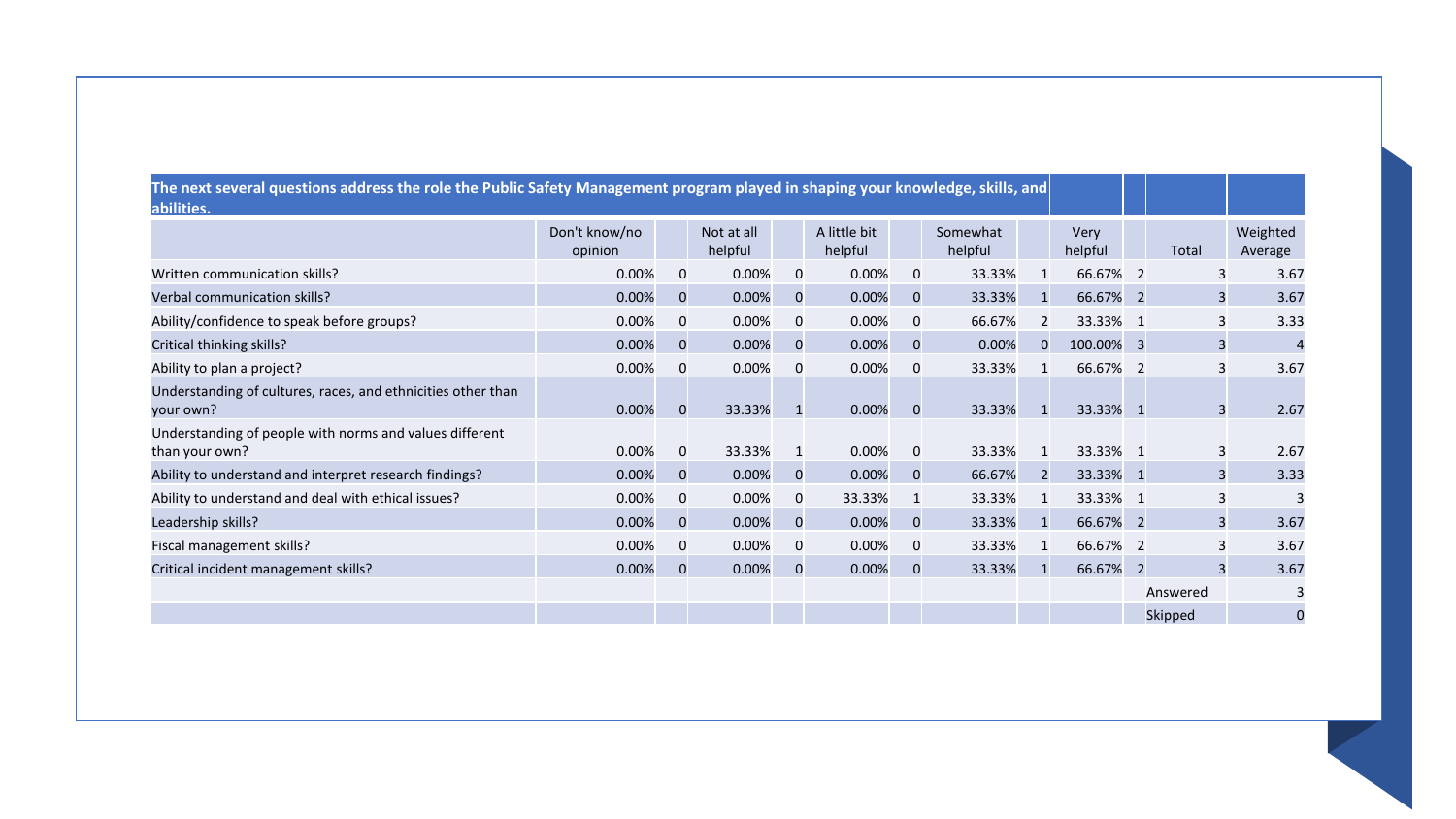| Please rate the Public Safety Management degree program on the strength of each of<br>the following program features: |                          |                       |       |                         |        |                     |        |                |        |              |          |                     |                |
|-----------------------------------------------------------------------------------------------------------------------|--------------------------|-----------------------|-------|-------------------------|--------|---------------------|--------|----------------|--------|--------------|----------|---------------------|----------------|
|                                                                                                                       | Don't know/no<br>opinion | Not at all<br>helpful |       | A little bit<br>helpful |        | Somewhat<br>helpful |        | Very helpful   |        | Total        |          | Weighted<br>Average |                |
| Ability to offer rigorous courses                                                                                     | 0.00%                    | $\overline{0}$        | 0.00% | $\overline{0}$          | 0.00%  | $\mathbf 0$         | 66.67% | <sup>2</sup>   | 33.33% |              |          | 3                   | 3.33           |
| Ability to offer job-relevant courses                                                                                 | 0.00%                    | $\overline{0}$        | 0.00% | $\overline{0}$          | 0.00%  | $\mathbf 0$         | 33.33% | $\mathbf{1}$   | 66.67% | <sup>2</sup> |          | 3                   | 3.67           |
| Instructors' knowledge of subject matter                                                                              | 0.00%                    | $\overline{0}$        | 0.00% | $\overline{0}$          | 0.00%  | 0                   | 33.33% | 1              | 66.67% | 2            |          | 3                   | 3.67           |
| Teaching ability of instructors                                                                                       | 0.00%                    | $\overline{0}$        | 0.00% | $\overline{0}$          | 33.33% | 1                   | 33.33% |                | 33.33% |              |          | 3                   |                |
| Accessibility of instructors outside of the<br>classroom/instructional time                                           | 0.00%                    | $\overline{0}$        | 0.00% | $\overline{0}$          | 33.33% |                     | 33.33% |                | 33.33% |              |          | 3                   |                |
| Clarity of requirements for the major                                                                                 | 0.00%                    | $\overline{0}$        | 0.00% | $\overline{0}$          | 33.33% |                     | 33.33% | $\mathbf{1}$   | 33.33% | 1            |          | 3                   |                |
| Preparation of students for careers in public<br>safety                                                               | 0.00%                    | $\overline{0}$        | 0.00% | $\mathbf 0$             | 0.00%  | $\mathbf 0$         | 66.67% | 2              | 33.33% |              |          | 3                   | 3.33           |
| Program advising                                                                                                      | 0.00%                    | $\overline{0}$        | 0.00% | $\overline{0}$          | 0.00%  | $\overline{0}$      | 66.67% | $\overline{2}$ | 33.33% |              |          | 3                   | 3.33           |
|                                                                                                                       |                          |                       |       |                         |        |                     |        |                |        |              | Answered |                     |                |
|                                                                                                                       |                          |                       |       |                         |        |                     |        |                |        |              | Skipped  |                     | $\overline{0}$ |